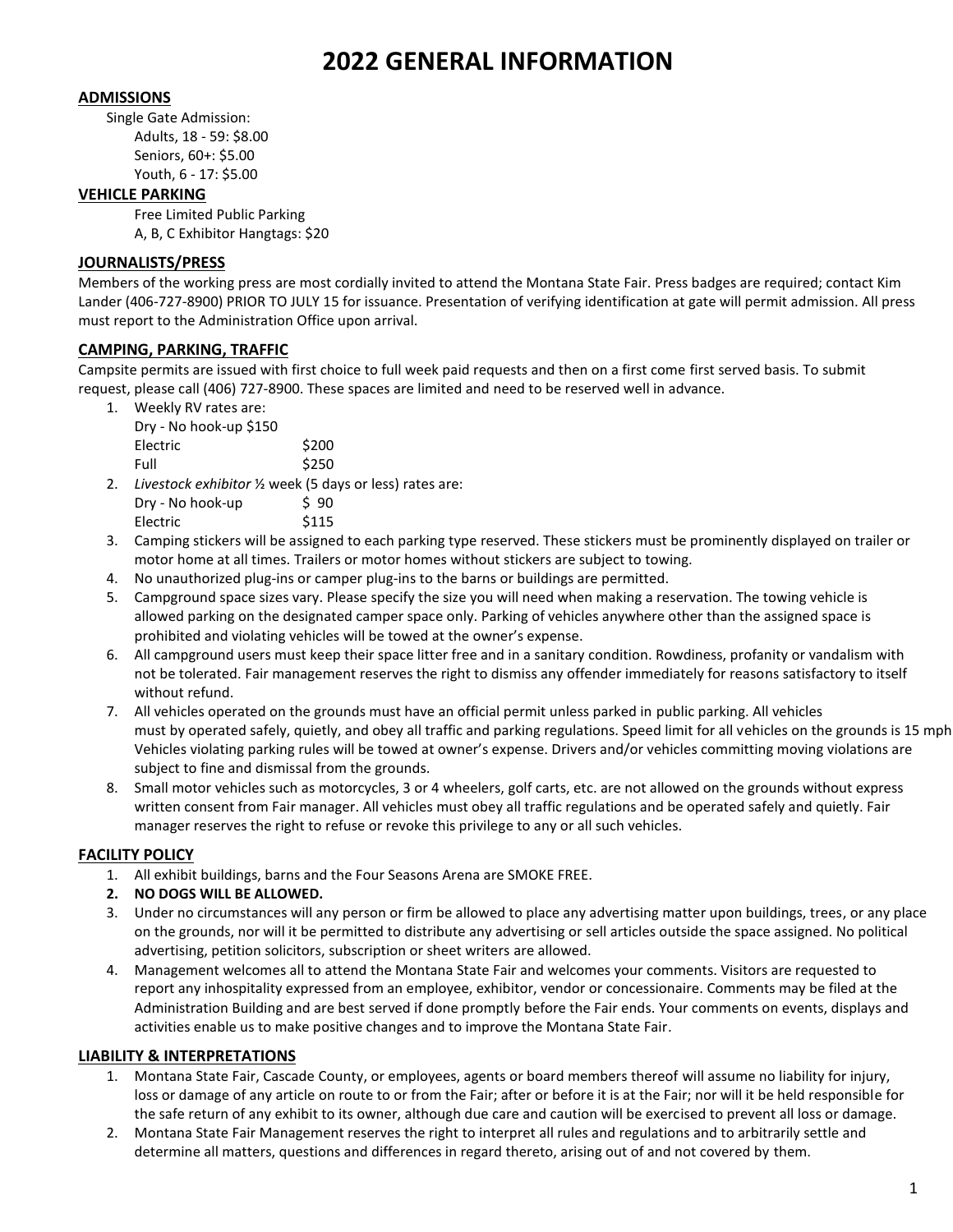- 3. Any person who violates any published rule in each department will forfeit any privileges and premiums and may be subject to penalty as ordered by the Montana State Fair Advisory Board.
- 4. In the event of conflict between General Information and Department Rules & Regulations, the latter will govern, subject to interpretation by management.

### **MAIL FACILITIES**

*Commercial Vendors* may have their mail and products shipped to the ExpoPark at the following address: Montana ExpoPark; Montana State Fair; 400 3rd Street NW; Great Falls, MT 59404

*Competitive Exhibitors* may have their entry forms and entries addressed as follows:

Montana ExpoPark; Montana State Fair; 400 3rd Street NW; Great Falls, MT 59404. ATTN: Entry Office

### **EMERGENCY CONTACT**

**Emergency messages** may be delivered by contacting any of the following:

- Emergency Dispatch 911
- Sheriff's Dispatch at 406-454-6848
- Great Falls City Police at 406-771-1180
- ExpoPark Administration Office at 406-727-8900.

## **COMPETITIVE EXHIBIT DEPARTMENT ENTRIES INFORMATION**

#### **ADMISSIONS**

- 1. **All exhibitors shall purchase admittance tickets.** Adult and Youth exhibitors may purchase an Exhibitor's Packet for \$20 good for 10 admissions for Fair week. Exhibitors may purchase individual tickets for \$4.00 each. Exhibitor tickets and packages are available only in the Entry Office.
- 2. Montana State Fair will allow exhibitors to purchase one Exhibitor's Packet for \$20. After purchase of first Exhibitor Packet, additional free packets will be issued for every \$50.00 of entry money.

#### *General Rules*

- 1. Along with all General Rules stated herein, exhibitors are expected to adhere to all rules stated in each specific department.
- 2. All possible care will be exercised by State Fair in handling exhibits but no responsibility for loss or damage in transit or during any phase of the exhibit will be assumed by State Fair. In no case will Cascade County, Montana ExpoPark Advisory Board, the individual members thereof, the County Commissioners, as well as all agents, servants and employees thereof be held responsible for loss, damage or breakage. Management will provide security and give every care to articles on exhibition.
- 3. Each Livestock exhibitor must purchase an Exhibitor's Packet. See ADMISSION section. Exhibitors in static departments may purchase Exhibitor Packets if desired.
- 4. Livestock Exhibitor parking areas will be provided. Parking of vehicles, trailers, and campers to be in the respective designated areas only. See rules in CAMPING, PARKING, TRAFFIC section. No unauthorized plug-ins or camper plug-ins to the barns is permitted. Permits are required. Purchase permits at the Administration Office.
- 5. All entries must be made on regulation entry forms that are properly filled out and completed. Entries not properly registered will be excluded. Entry forms are available at the ExpoPark Administration Office or will be mailed upon request. Entry forms can also be downloaded from the website at www.goexpopark.com. No entries will be accepted by phone. Entries will not be considered complete until all applicable fees have been paid.
- 6. Articles to be exhibited may be mailed to the Administration Office. Entry forms must be completely filled out and enclosed with the article. All transportation charges must be pre-paid; otherwise, the exhibit will be refused. If articles are to be returned by parcel post or UPS, include complete instructions and Pre-Paid shipping label. A statement as to the value of the articles packaged will be helpful.
- 7. Consult Department schedules for entry form deadlines. Pre-entry will facilitate exhibition and is required in most static and ALL LIVESTOCK departments. Late entries may be accepted at the discretion of management on a case-by-case basis. Late fees may be imposed.
- 8. Montana State Fair will accept exhibits not pre-entered, but exhibitors are advised that it will take longer for check-in.
- 9. Any entry, which may have been inadvertently or erroneously entered in the wrong class or division, may at the discretion of the Department Superintendent or Judge be transferred to the appropriate class prior to judging.
- 10. Where there is no listed classification for an entry, an article may be entered for display purposes only. However, no premium will be paid to articles so marked,
- 11. Management reserves the right to reject unworthy entries for any nature by refusing them exhibit space.
- 12. Any entry offered or exposed for sale during the Fair must be entered and exhibited in its respective class.
- 13. Should an individual enter either an animal or article in the name other than that of the bona fide owner or attempt to perpetrate a fraud by misrepresentation of any fact, the entry thus made must be removed from exhibition. All fees paid and premium money will be forfeited.